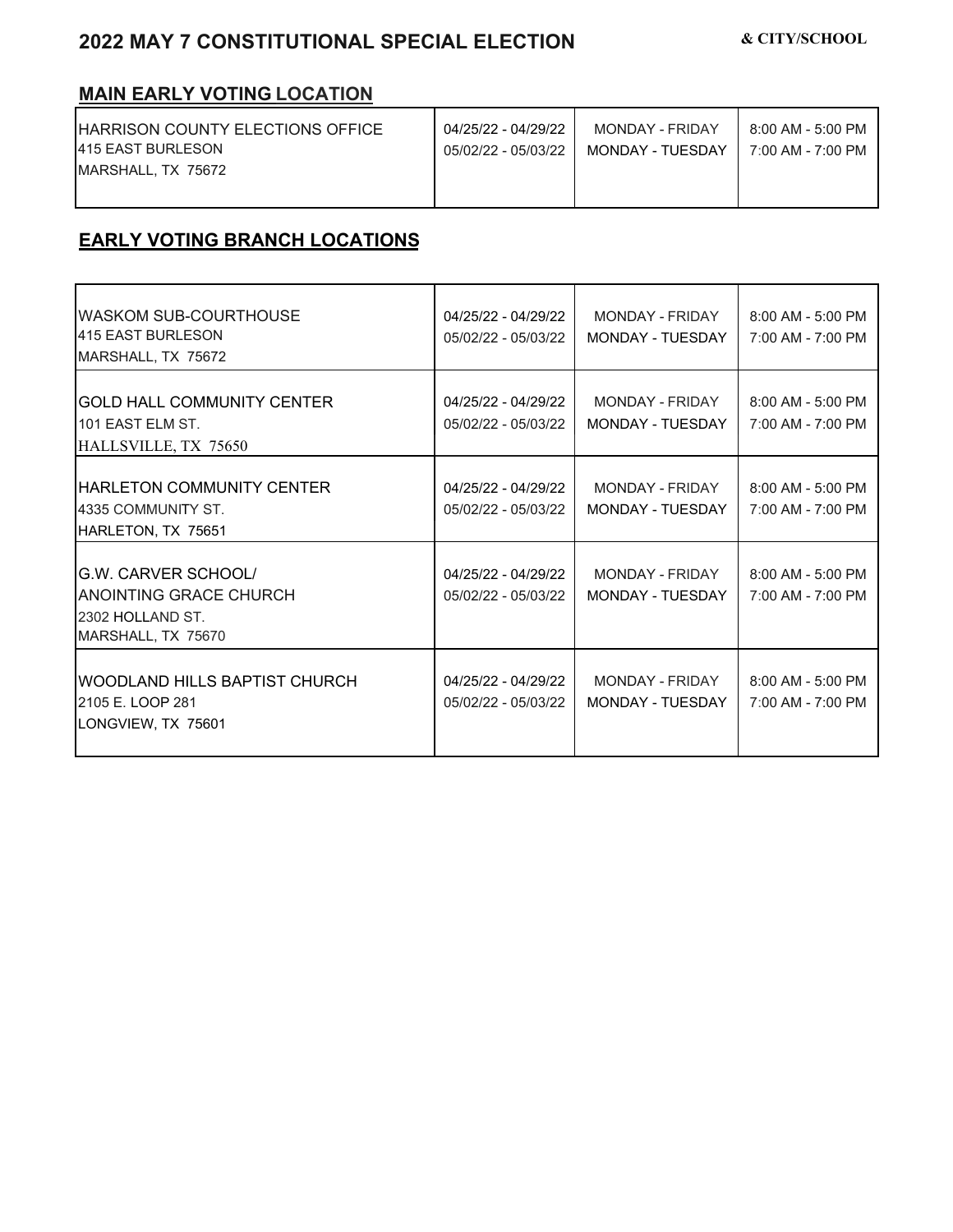## **ELECTION DAY VOTING LOCATIONS**

| <b>MARSHALL CONVENTION CENTER</b><br>2501 EAST END BLVD. SOUTH<br>MARSHALL, TX 75672                  | 05-07-22 | <b>SATURDAY</b> | 7:00 AM - 7:00 PM |
|-------------------------------------------------------------------------------------------------------|----------|-----------------|-------------------|
| <b>WASKOM SUB-COURTHOUSE</b><br>415 EAST BURLESON<br>MARSHALL, TX 75672                               | 05-07-22 | SATURDAY        | 7:00 AM - 7:00 PM |
| <b>G.W. CARVER SCHOOL/</b><br><b>ANOINTING GRACE CHURCH</b><br>2302 HOLLAND ST.<br>MARSHALL, TX 75670 | 05-07-22 | SATURDAY        | 7:00 AM - 7:00 PM |
| IGOLD HALL COMMUNITY CENTER<br>101 EAST ELM ST.<br>HALLSVILLE, TX 75650                               | 05-07-22 | <b>SATURDAY</b> | 7:00 AM - 7:00 PM |
| WOODLAND HILLS BAPTIST CHURCH<br>2105 E. LOOP 281<br>LONGVIEW, TX 75601                               | 05-07-22 | <b>SATURDAY</b> | 7:00 AM - 7:00 PM |
| <b>HARLETON COMMUNITY CENTER</b><br>4335 COMMUNITY ST.<br>HARLETON, TX 75651                          | 05-07-22 | SATURDAY        | 7:00 AM - 7:00 PM |
| <b>T. J. TAYLOR COMMUNITY CENTER</b><br>15642 HWY 134<br>KARNACK, TX 75661                            | 05-07-22 | <b>SATURDAY</b> | 7:00 AM - 7:00 PM |
| H.C. ESD 9 - ELYSIAN FIELDS<br>130 FM 451<br>ELYSIAN FIELDS, TX 75642                                 | 05-07-22 | <b>SATURDAY</b> | 7:00 AM - 7:00 PM |